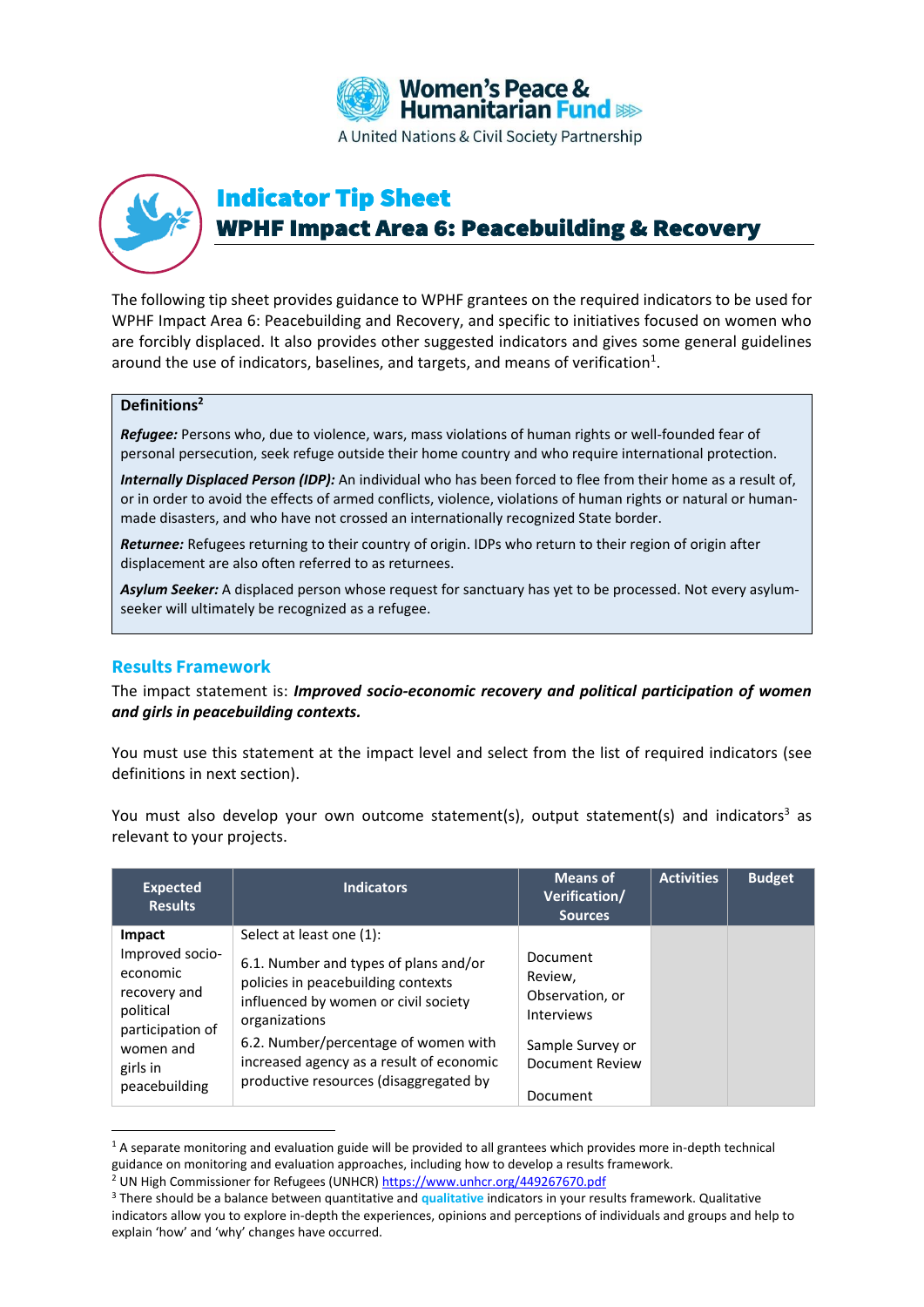| <b>Expected</b><br><b>Results</b>                                                          | <b>Indicators</b>                                                                                                                                                                                                                                                                                                                                                                                                                                                                                      | <b>Means of</b><br>Verification/<br><b>Sources</b>                                                                                      | <b>Activities</b>                              | <b>Budget</b>                                        |
|--------------------------------------------------------------------------------------------|--------------------------------------------------------------------------------------------------------------------------------------------------------------------------------------------------------------------------------------------------------------------------------------------------------------------------------------------------------------------------------------------------------------------------------------------------------------------------------------------------------|-----------------------------------------------------------------------------------------------------------------------------------------|------------------------------------------------|------------------------------------------------------|
| contexts <sup>4</sup>                                                                      | type of displacement <sup>5</sup> and age group <sup>6</sup> )<br>6.3. Number of women participating in<br>political and decision-making processes<br>(disaggregated by type of displacement<br>and age group)                                                                                                                                                                                                                                                                                         | Review,<br>Interviews or<br>Observation                                                                                                 |                                                |                                                      |
| Outcome(s) <sup>7</sup><br>Develop<br>outcome<br>statement(s)<br>based on your<br>project. | Include the following reach indicators at<br>the outcome level:<br>R1. Number of women forcibly displaced<br>who are supported by the project (by type<br>of displacement and age group)<br>R2. Number of other people directly<br>benefiting from the response (by sex, age<br>group, or type of beneficiary <sup>8</sup> )<br>R3. Number of people indirectly<br>benefiting from the response<br>AND develop 1 additional indicator for<br>each outcome that captures the change of<br>your project. | Document<br>Review/<br><b>Participant Lists</b><br>Document<br>Review/<br>Estimation <sup>9</sup><br>To be determined<br>by the grantee |                                                |                                                      |
| Output (s) <sup>10</sup><br>Develop a set of<br>outputs for<br>each outcome.               | Develop 1-2 indicators for each output                                                                                                                                                                                                                                                                                                                                                                                                                                                                 | Determine a<br>means of<br>verification and<br>source for each<br>indicator                                                             | For each<br>output,<br>list your<br>activities | For each<br>output,<br>enter the<br>budget<br>amount |

#### **Data Collection and Do No Harm**

The collection of beneficiary data must never come before the safety, security and ethical considerations of women and communities. In many cases the collection of data and identifying information (e.g., names, contact information or identification) from women and their families can place them at additional risk and harm. It is important to remember:

- The right to remain in the host country can be put at risk on the basis of data collected.
- Women and their families may feel forced or obligated to provide information in order to benefit from the project.
- Collecting too much information on participants may cause emotional distress as the recalling of painful experiences of conflict, violence, violations, or abuse.

To reduce the risks and harms:

- Always obtain consent from beneficiaries on the collection of any data or identifying information
- Inform beneficiaries on how information will be used and how you will protect the information.
- Ensure beneficiaries know they have the right to decline that their information being collected or used
- Do not write down people's names. Instead use a number (e.g. 1, 2, 3, etc.).

<sup>9</sup> See Indirect Beneficiary definition

<sup>4</sup> The **impact** is the longer-term change of the project that is expected to occur as a result of the outcome(s) being achieved. It does not mean the change has to occur at the national level. The extent of the impact is up to you. <sup>5</sup> Types of displacement include refugee, IDP and returnees.

<sup>6</sup> WPHF age groups are under 18 years and 18 years and above

<sup>&</sup>lt;sup>7</sup> Outcomes are the medium-term changes that are expected to occur because of completed outputs. You can have one outcome or multiple. A maximum of 2 outcomes is a good rule. An example of an outcome statement is *"Increased coordination of local stakeholders in implementing mechanisms for peacebuilding".*

<sup>&</sup>lt;sup>8</sup> Type of beneficiaries could include host community members, local authorities, and other stakeholders which can including people living with disabilities, women-headed households, etc., if needed.

<sup>&</sup>lt;sup>10</sup> An **output** is concrete deliverable, product or service provided as a result of activities implemented. An example of an output statement is: *"Information on land rights and inheritance provided to women".*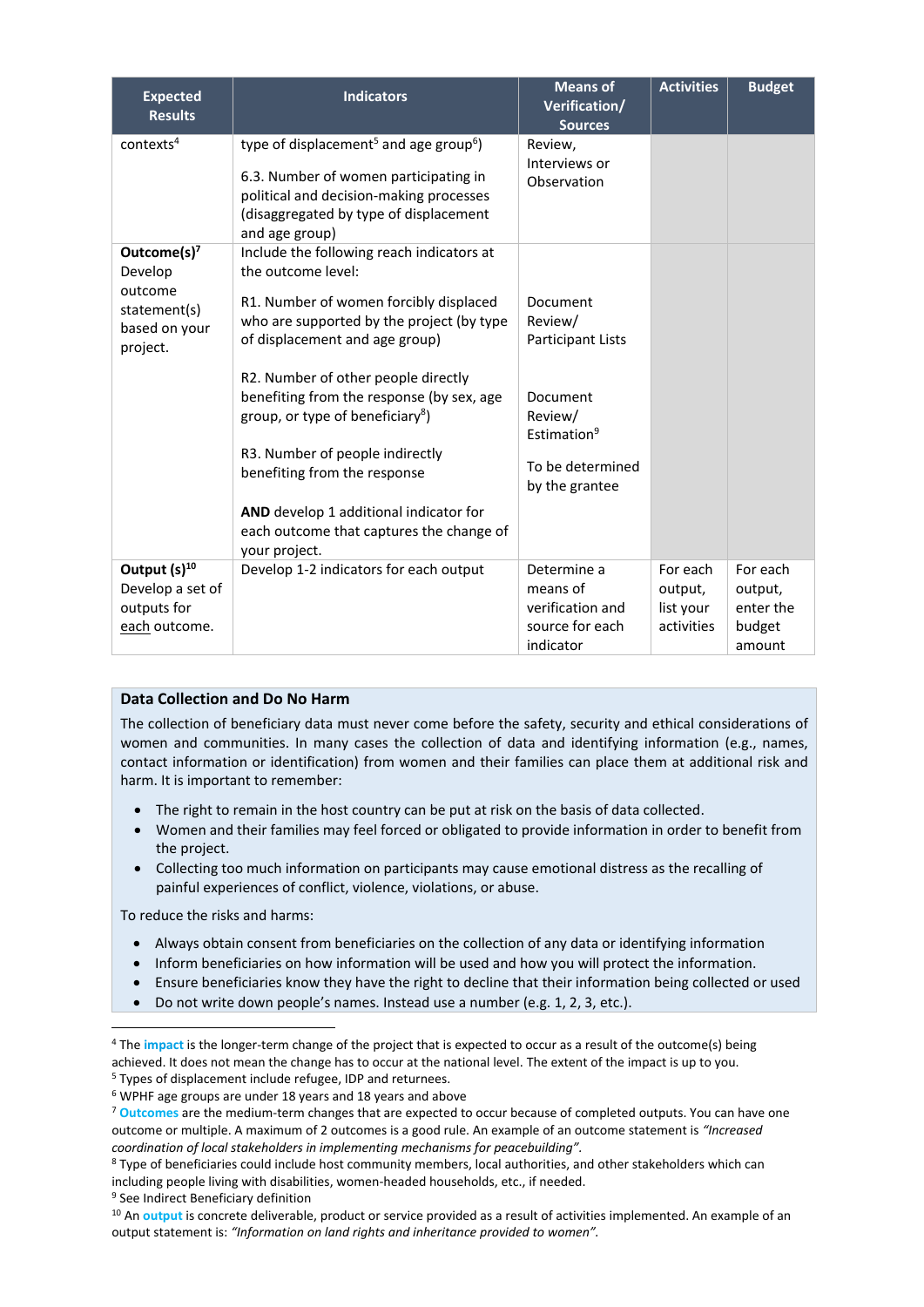- Collect information in a private way so that others around do not hear.
- Do not ask for too much information from beneficiaries. Ask only what is required.
- Protect data collected by storing it in a secure location or adding passwords to electronic files.

While the next section outlines the reporting of disaggregated data such as by age group, type of displacement, women-headed households, etc., this is only done when it is safe to do so, and if no harm will be brought to women, organizations, or staff. It is done in ethical ways that ensure privacy and protection.

# **Required Indicators**

As WPHF grantees, you are required to use a set of standard indicators (see Table 1) in order to facilitate global reporting and articulation of the impact and reach of your projects .

Therefore, you must select:

- **E** At least one impact level indicator<sup>11</sup>; and
- **E** All reach indicators (direct and indirect beneficiaries)

You can add additional indicators, as relevant to your project. A good rule is to have no more than three (3) indicators per outcome and output statement.

# **Table 1: Indicator Definitions (Required Indicators)**

| <b>Required Indicators</b>                                                                                                                                                                       | <b>Definitions</b>                                                                                                                                                                                                                                                                                                                                                                                                                                                                                                                                                                                                                                |
|--------------------------------------------------------------------------------------------------------------------------------------------------------------------------------------------------|---------------------------------------------------------------------------------------------------------------------------------------------------------------------------------------------------------------------------------------------------------------------------------------------------------------------------------------------------------------------------------------------------------------------------------------------------------------------------------------------------------------------------------------------------------------------------------------------------------------------------------------------------|
| Impact Indicator 6.1<br>Number and types of<br>plans and/or policies<br>in peacebuilding<br>contexts influenced<br>by women or civil<br>society organizations                                    | Recognizing that peacebuilding and recovery is a long-term process, this indicator<br>captures both the number and description of types of plans, strategies, or policies in<br>peacebuilding processes in which women have been able to make meaningful<br>contribution to, or influence efforts in the development of these plans/policies.<br>Examples could include women or CSOs that have successfully contributed to<br>integrating gender-specific language, women's demands and/or financial<br>commitments into plans or policies, and which specifically support integration and<br>support to populations who are forcibly displaced. |
| Impact Indicator 6.2<br>Number/percentage<br>of women with<br>increased agency as a<br>result of economic<br>productive resources<br>(disaggregated by<br>type of displacement<br>and age group) | This is a quantitative indicator which counts the total number of women who<br>reported increased agency as a result of improved economic resources through your<br>WPHF project.                                                                                                                                                                                                                                                                                                                                                                                                                                                                 |
|                                                                                                                                                                                                  | Agency can mean having increased confidence, participation or leadership in<br>decision making as a result of increased economic empowerment and benefits. For<br>example, this could be women who report increased participation, influence and/or<br>leadership in decisions within the household or community decision-making<br>processes as a result of increased economic contributions, or a benefit from<br>economic recovery activities implemented.                                                                                                                                                                                     |
|                                                                                                                                                                                                  | The indicator does not refer to the number of women who have accessed economic<br>resources (these numbers may be captured at the output level). Rather, it<br>demonstrates the change in women's ability to exercise their voice, their influence<br>and ability to contribute to decision making because they have increased their<br>economic resources (you can measure this change in influence for example by<br>conducting a survey).                                                                                                                                                                                                      |
|                                                                                                                                                                                                  | You can report the total 'number' and are not required to use the unit of<br>'percentage'. If you wish to provide a percentage, in addition to the number, this is<br>calculated by dividing the total number of women reporting greater agency, divided<br>by the total number of women surveyed in your target area. For example, 60% (75<br>out of 150 women).                                                                                                                                                                                                                                                                                 |
|                                                                                                                                                                                                  | This indicator should be disaggregated by age group (over 18 years and under 18<br>years) and type of displacement (refugee, IDP and returnees), whenever possible.                                                                                                                                                                                                                                                                                                                                                                                                                                                                               |

<sup>&</sup>lt;sup>11</sup> You may select more than one indicator, if relevant to your intervention.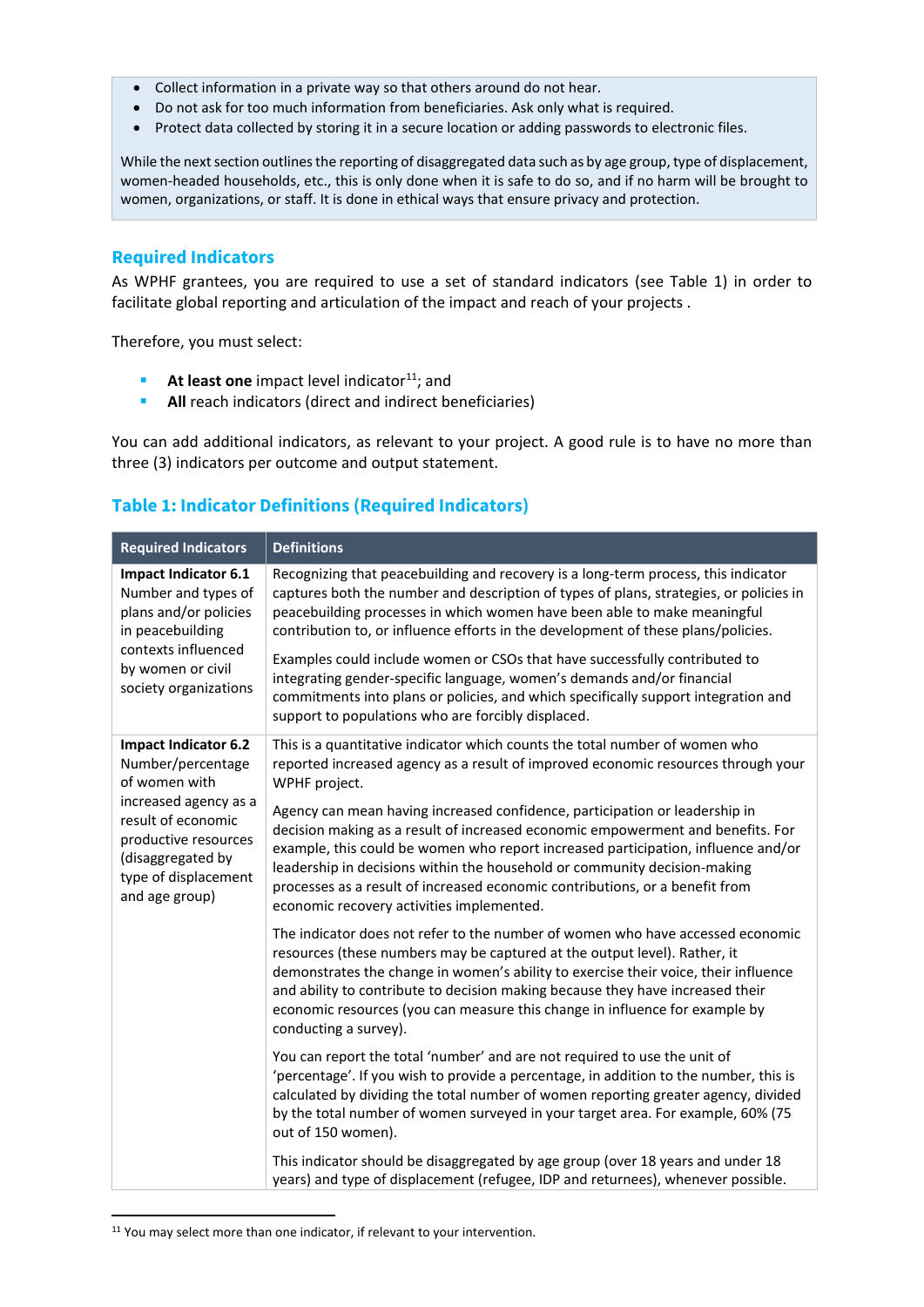| <b>Required Indicators</b>                                                                                                                                                     | <b>Definitions</b>                                                                                                                                                                                                                                                                                                                                                                                                                                                                                                                                                                                                                                                                                                                                                                                                                                         |
|--------------------------------------------------------------------------------------------------------------------------------------------------------------------------------|------------------------------------------------------------------------------------------------------------------------------------------------------------------------------------------------------------------------------------------------------------------------------------------------------------------------------------------------------------------------------------------------------------------------------------------------------------------------------------------------------------------------------------------------------------------------------------------------------------------------------------------------------------------------------------------------------------------------------------------------------------------------------------------------------------------------------------------------------------|
|                                                                                                                                                                                | Other variables or disaggregation such as women living with disabilities, women-<br>headed households, or other intersectionalities that are relevant to the context can<br>also be included.                                                                                                                                                                                                                                                                                                                                                                                                                                                                                                                                                                                                                                                              |
| Impact Indicator 6.3<br>Number of women<br>participating in<br>political and/or<br>decision-making<br>processes<br>(disaggregated by<br>type of displacement<br>and age group) | This is a quantitative indicator and counts the total number of women who are<br>actively participating in decision making processes as a result of your WPHF project's<br>interventions. This could be within community committees or forums, decision-<br>making and governance bodies at district or regional levels, in the management of<br>responses or peace processes, or in political processes such as elections or processes<br>aimed at promoting peacebuilding and recovery.<br>This indicator should be disaggregated by age group (over 18 years and under 18<br>years and type of displacement such as refugees, IDPs or returnees, where possible.                                                                                                                                                                                        |
|                                                                                                                                                                                | Use the Reach Indicators. Place these at the Outcome level of the Results Framework                                                                                                                                                                                                                                                                                                                                                                                                                                                                                                                                                                                                                                                                                                                                                                        |
| <b>Reach Indicator 1:</b><br>Number of women<br>who are forcibly<br>displaced that<br>benefit from the<br>response (by type of<br>displacement and<br>age group)               | This is a quantitative indicator and counts the total number of women who are<br>forcibly displaced as a result of persecution, conflict, violence, natural disasters, or<br>human rights violations (such as refugees, internally displaced populations (IDPs) or<br>asylum seekers), and who receive support directly by your project. The support can<br>include participation in economic recovery activities such as employment or self-<br>reliant activities, or participation in decision-making in political processes, or as<br>agents of change at local, regional, or national levels.<br>This indicator should be disaggregated by the type of displacement (refugee, IDP<br>and returnees) and age group (over 18 years and under 18 years), whenever<br>possible. Other variables or disaggregation such as women living with disabilities, |
|                                                                                                                                                                                | women-headed households or other intersectionalities that are relevant to the<br>context can also be included.                                                                                                                                                                                                                                                                                                                                                                                                                                                                                                                                                                                                                                                                                                                                             |
| <b>Reach Indicator 2:</b><br>Number of other<br>people directly<br>benefiting from the<br>response (by sex, age<br>group, or other<br>variables)                               | These direct beneficiaries refer to other individuals, groups, or organizations, which<br>benefit directly from your intervention, or who are the direct recipients or<br>participants of your activities. These can include host communities, members of<br>local civil society organizations or other stakeholders.                                                                                                                                                                                                                                                                                                                                                                                                                                                                                                                                      |
|                                                                                                                                                                                | Direct beneficiaries must be disaggregated by sex and age group (under 18 years<br>old and over 18 years old). Other disaggregation can be included (e.g. disability,<br>location, women-headed household, stakeholder, etc.), if needed.                                                                                                                                                                                                                                                                                                                                                                                                                                                                                                                                                                                                                  |
| <b>Reach Indicator 3:</b><br>Number of people<br>indirectly benefiting<br>from the response                                                                                    | Indirect beneficiaries refer to other individuals, groups or organizations who are not<br>the direct target of your interventions. They could be other members of the<br>community, or family members who benefit positively from interventions of direct<br>beneficiary participation.                                                                                                                                                                                                                                                                                                                                                                                                                                                                                                                                                                    |
|                                                                                                                                                                                | The calculation of indirect beneficiaries is usually done by taking an average family<br>size and multiplying by your direct beneficiaries. While this may create double<br>counting, using a smaller average size will help. For example, if the average family<br>size is 5 and the direct beneficiaries is 100, you would multiply 5 x 100 = 500.                                                                                                                                                                                                                                                                                                                                                                                                                                                                                                       |
|                                                                                                                                                                                | Indirect beneficiaries do not need to be disaggregated.                                                                                                                                                                                                                                                                                                                                                                                                                                                                                                                                                                                                                                                                                                                                                                                                    |

# **Table 2: Other Suggested Outcome Indicators**

The following outcome indicators are only suggestions to help guide you when defining your indicators for the outcome level. They are not mandatory.

| <b>Suggested Outcome</b><br><b>Indicators</b>                                                                                | <b>Definitions</b>                                                                                                                                                                                                                                                                                                                                                                                     |
|------------------------------------------------------------------------------------------------------------------------------|--------------------------------------------------------------------------------------------------------------------------------------------------------------------------------------------------------------------------------------------------------------------------------------------------------------------------------------------------------------------------------------------------------|
| Types of activities that<br>foster social cohesion<br>and peacebuilding<br>between host and<br>refugee or IDP<br>communities | This is a qualitative indicator which describes the types of initiatives that<br>promote social cohesion and improved peace between host communities and<br>women or communities that have been forcibly displaced (refugees, IDPs and<br>returnees). This can include increased dialogue or collaboration between<br>communities and any activity planned by the project with this objective in mind. |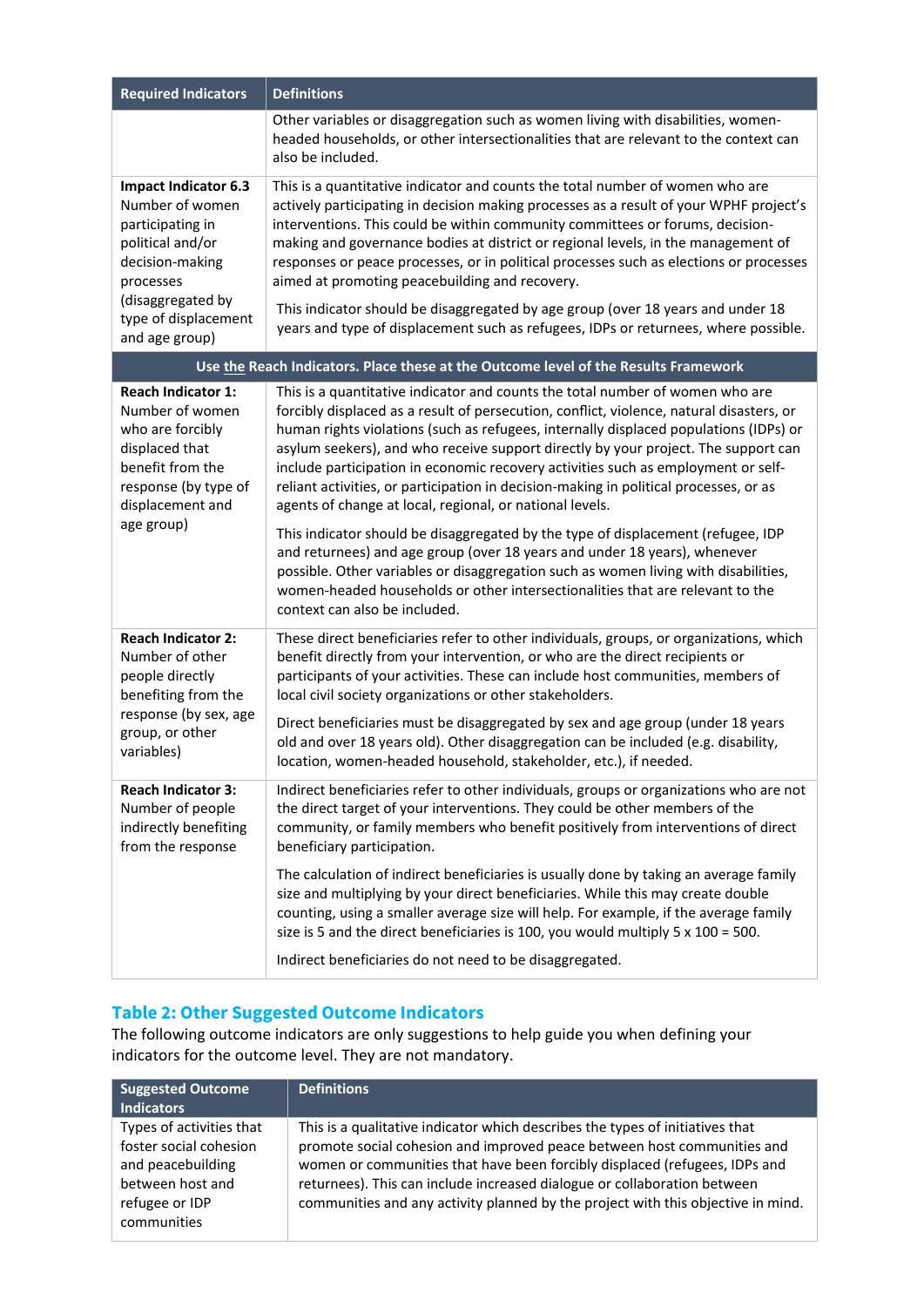| <b>Suggested Outcome</b><br><b>Indicators</b>                                                                                               | <b>Definitions</b>                                                                                                                                                                                                                                                                                                                                                                                                                                                                                                                                                                             |
|---------------------------------------------------------------------------------------------------------------------------------------------|------------------------------------------------------------------------------------------------------------------------------------------------------------------------------------------------------------------------------------------------------------------------------------------------------------------------------------------------------------------------------------------------------------------------------------------------------------------------------------------------------------------------------------------------------------------------------------------------|
| Type of interventions                                                                                                                       | This is a qualitative indicator which describes the type of actions/strategies that                                                                                                                                                                                                                                                                                                                                                                                                                                                                                                            |
| implemented by CSOs to<br>enhance women's<br>participating in political<br>and/or decision-making<br>processes in<br>peacebuilding contexts | are taken by your organization to facilitate women's participation in political<br>and/or decision-making processes in peacebuilding contexts. This can include<br>activities such as advocacy campaigns, information sessions on the importance<br>of women's involvement and equal participation, policy briefs/media/research<br>that is produced on women's participation, training in advocacy, providing<br>technical assistance to support women's participation as decision-makers etc.<br>These can be one-time interventions or ongoing throughout your WPHF project.                |
| Types of demands that<br>have been developed<br>and presented for<br>gender-sensitive plans<br>and policies                                 | This is a qualitative indicator which describes the types of demands or<br>recommendations that have been presented with the support of your WPHF<br>project, for the development of gender-sensitive plans or policies in<br>peacebuilding contexts, particularly those which are related to the protection<br>and recovery of women who have been forcibly displaced.                                                                                                                                                                                                                        |
|                                                                                                                                             | Gender-sensitive plans and/or policies can be the inclusion of language<br>('women' or 'gender') in a key document, making sure SGBV is addressed as a<br>peace and security issue, that dialogues contain topics which consider gender<br>equality and gender-related language in a recovery plans or policies, or specific<br>issues related to women who have been forcibly displaced, etc.                                                                                                                                                                                                 |
| Number of women<br>forcibly displaced who<br>are supported for<br>greater economic and<br>political participation                           | This is a quantitative indicator and counts the total number of women who are<br>forcibly displaced as a result of persecution, conflict, violence, natural disasters,<br>or human rights violations (such as refugees, internally displaced populations<br>(IDPs) or asylum seekers), and who receive support directly by your project. The<br>support includes participation in economic recovery activities such as<br>employment or self-reliant activities, or participation in decision-making in<br>political processes, or as agents of change at local, regional, or national levels. |
|                                                                                                                                             | This indicator should be disaggregated by age group (over 18 years and under<br>18 years), whenever possible. Other variables or disaggregation such as women<br>living with disabilities, women-headed households or other intersectionalities<br>that are relevant to the context can also be included.                                                                                                                                                                                                                                                                                      |
| Degree to which women<br>feel safe and secure in<br>engaging in economic<br>activities                                                      | This is a qualitative indicator which measures how much women who are<br>forcibly displaced feel that formal or informal economic activities in which they<br>engage are both safe and secure. Access to formal work or livelihoods may be<br>prohibited or restricted by law and many refugees who do manage to find work<br>do so mostly in the informal economy <sup>12</sup> . The type of employment is dependent<br>on national laws and context.                                                                                                                                        |
|                                                                                                                                             | Safe and secure economic activities or employment refers to work that will not<br>cause harm or injury, that women are protected from harassment and sexual<br>harassment in the workplace, are not exploited or have to engage in<br>exploitative work or are denied wages or payment. It is also important to<br>consider the official working age in the country and whether child labor is taking<br>place.                                                                                                                                                                                |
|                                                                                                                                             | Where possible, disaggregate this indicator by age group (under 18 years/over<br>18 years) and type of displacement such as refugees, IDPs or returnees, where<br>possible.                                                                                                                                                                                                                                                                                                                                                                                                                    |
| Number of women<br>establishing income<br>generating activities<br>(IGAs) to support their<br>economic recovery                             | This is a quantitative indicator and counts the total number of women who have<br>started an income generating activity (IGA) to support the economic and well-<br>being of their family and are a result of your project interventions. IGAs can be of<br>any size or in any sector (agriculture and livestock, handicrafts, shop keeping<br>activities, etc.) and can be conducted by individual woman or a group of women<br>in a joint IGA such as through a self-help group or other informal or formal group.<br>If group IGAs are used, all members of the group should be counted.     |

<sup>&</sup>lt;sup>12</sup> Please see more on Safe and Decent Work for Migrants and Refugees at[: http://www.ilo.int/wcmsp5/groups/public/--](http://www.ilo.int/wcmsp5/groups/public/---dgreports/---dcomm/documents/publication/wcms_524995.pdf) [dgreports/---dcomm/documents/publication/wcms\\_524995.pdf](http://www.ilo.int/wcmsp5/groups/public/---dgreports/---dcomm/documents/publication/wcms_524995.pdf)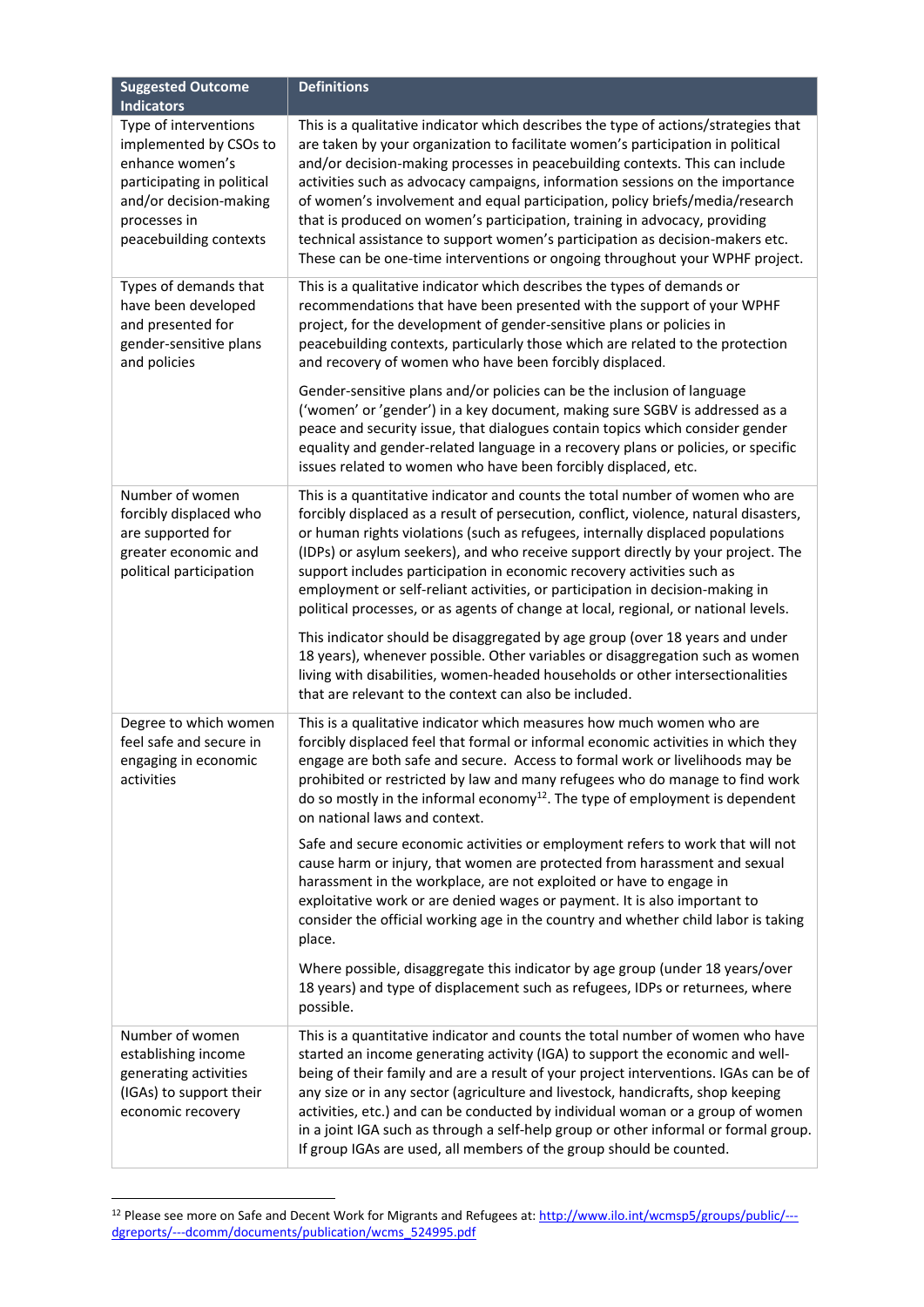| <b>Suggested Outcome</b><br><b>Indicators</b> | <b>Definitions</b>                                                                                                                                                                                                                                                                                                                                                      |
|-----------------------------------------------|-------------------------------------------------------------------------------------------------------------------------------------------------------------------------------------------------------------------------------------------------------------------------------------------------------------------------------------------------------------------------|
|                                               | Where possible, disaggregate this indicator by age group (under 18 years/over 18<br>years) and type of displacement such as refugees, IDPs or returnees, where<br>possible. Other variables or disaggregation such as women living with disabilities,<br>women-headed households or other intersectionalities that are relevant to the<br>context can also be included. |
|                                               | For projects focused on strengthening existing IGAs, CSOs can adjust the indicator<br>to 'Number of women who have strengthened income generating activities to<br>support their economic recovery'. Strengthened IGAs could refer to expansion or<br>scaling-up, re-investment, hiring of other women, etc.                                                            |

## What are Indicators?

Indicators are defined as *'quantitative or qualitative factors or variables that provides a simple and reliable means to measure achievement, to reflect the changes connected to an intervention, or to help assess the performance of a development actor'<sup>13</sup>* .

Simply stated, indicators are **'signals'** to demonstrate that progress has been made on outputs, and to demonstrate that changes have occurred through expected outcomes.

There are three types of indicators:

- **Output indicator:** These are indicators that are used to track the completion of an output (a product or a service provided)
- **Outcome or Performance Indicator:** These are indicators which measure shorter term changes, as a result of the completion of the outputs.
- **Impact indicator:** These are indicators which measure the long-term change of an intervention, as a result of outcomes occurring.

An indicator is developed in the following way:

# **Unit of Measurement + what is being measured/tracked (unit of analysis) + (Relevant Disaggregation)**

#### **Examples:**

- Number (or percentage) of  $+$  women with increased agency as a result of economic productive resources + (disaggregated by age group)
- Number of + community awareness sessions conducted with CSOs on advocating for the protection of women who are forcibly displaced  $+$  (disaggregated by type of CSO<sup>14</sup>)

## Baseline Values and Targets

For each indicator, a baseline value and target are required.

A **baseline** value is information gathered at the beginning of a project to indicate the starting point of the indicator. For outcome and impact indicators, a baseline will be the first time the data is collected. In some cases, depending on the indicator, this can sometimes also be a zero (0).

For example, for the indicator, *"Number of women with increased agency as a result of economic productive resources",* at the start of your project maybe there are 10 women (out of 50) in your target area that report increased agency. 10 (or 20%) would be your baseline.

<sup>13</sup> OECD Glossary of Key Terms in Evaluation and RBM (2002)<https://www.oecd.org/dac/evaluation/2754804.pdf>

<sup>&</sup>lt;sup>14</sup> Type of CSO could by women's rights, women-led, youth rights or youth-led